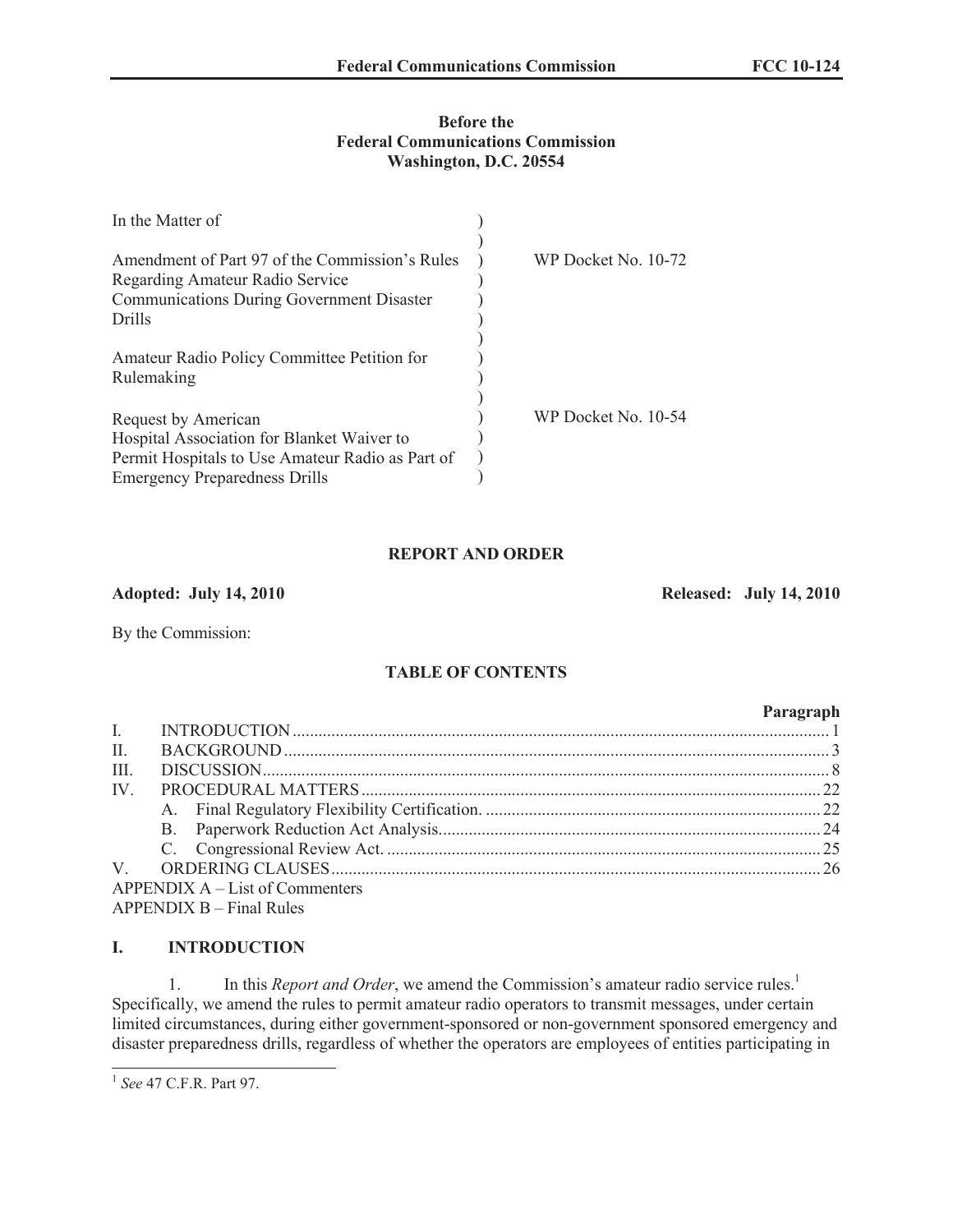the drill. Although public safety land mobile radio systems are the primary means of radio-based communications for emergency responders, experience has shown that amateur radio has played an important role in preparation for, during, and in the aftermath of, natural and man-made emergencies and disasters.

2. Current rules provide for amateur radio use during emergencies.<sup>2</sup> At the same time, the rules prohibit communications in which the station licensee or control operator has a pecuniary interest, including communications on behalf of an employer.<sup>3</sup> While there are some exceptions to this prohibition, there is none that would permit amateur station control operators who are employees of public safety agencies and other entities, such as hospitals, to participate in drills, tests and exercises in preparation for such emergency situations and transmit messages on behalf of their employers during such drills and tests.<sup>4</sup> Accordingly, we amend our rules to provide that, under certain limited conditions, amateur radio operators may transmit messages during emergency and disaster preparedness drills and exercises, limited to the duration of such drills and exercises, regardless of whether the operators are employees of entities participating in the drills or exercises.

#### **II. BACKGROUND**

3. One of the fundamental principles underlying the amateur radio service is the "[r]ecognition and enhancement of the value of the amateur service to the public as a voluntary noncommercial communication service, particularly with respect to providing emergency communications."<sup>5</sup> Further, the rules state that "[n]o provision of these rules prevents the use by an amateur station of any means of radio communication at its disposal to provide essential communication needs in connection with the immediate safety of human life and immediate protection of property when normal communication systems are not available."<sup>6</sup> Indeed, amateur radio operators provide essential communications links and facilitate relief actions in disaster situations. While land mobile radio services are the primary means of conducting emergency communications, amateur radio plays a unique and critical role when these primary facilities are damaged, overloaded, or destroyed.<sup>7</sup> For example, during Hurricane Katrina, amateur radio operators volunteered to support many agencies, such as the Federal Emergency Management Agency, the National Weather Service, and the American Red Cross. Amateur radio stations provided urgently needed wireless communications in many locations where there were no

 $5$  47 C.F.R. § 97.1(a).

6 47 C.F.R. § 97.403.

<sup>2</sup> *See* 47 C.F.R. §§ 97.401, *et seq*.

 $3$  47 C.F.R. § 97.113(a)(3).

<sup>&</sup>lt;sup>4</sup> In this regard, Bureau staff recently issued a Public Notice providing guidance for requesting waiver relief to facilitate government-sponsored emergency preparedness and disaster drills. *See* Amateur Service Communications During Government Disaster Drills, *Public Notice,* 24 FCC Rcd 12872 (WTB, PSHSB, EB 2009) (*Disaster Drills Public Notice*). The waiver process outlined in this Public Notice remained available throughout this rulemaking proceeding.

<sup>&</sup>lt;sup>7</sup> See Recommendations of the Independent Panel Reviewing the Impact of Hurricane Katrina on Communications Networks, *Order*, EB Docket No. 06-119; WC Docket No. 06-63, 22 FCC Rcd 10541, 10576 ¶ 111 (2007) (noting that the amateur radio community played an important role in the aftermath of Hurricane Katrina and other disasters).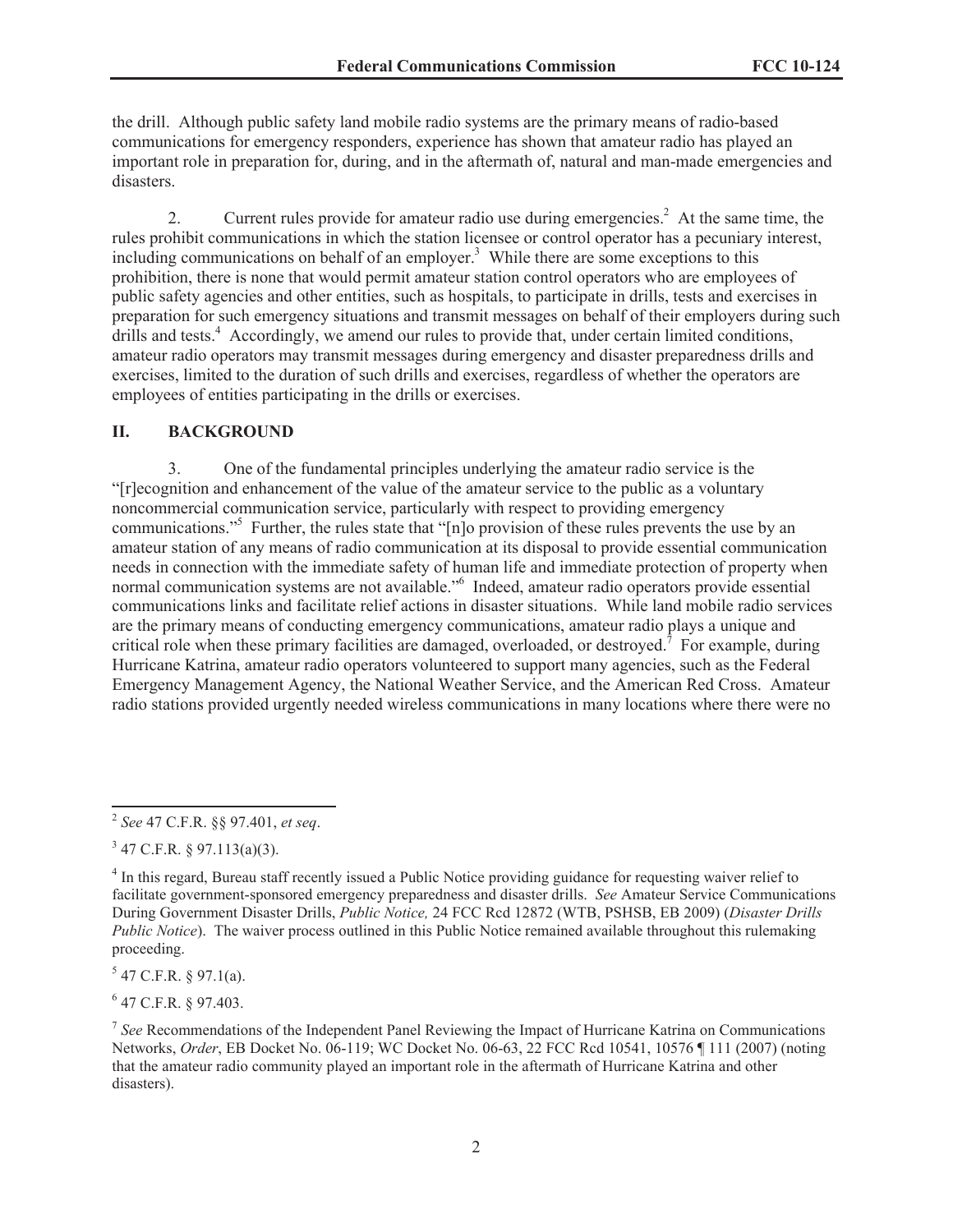other means of communicating and also provided other technical aid to the communities affected by Hurricane Katrina<sup>8</sup>

4. Since amateur radio is often an essential element of emergency preparedness and response, many state and local governments, public safety agencies, and hospitals incorporate amateur radio operators and the communication capabilities of the amateur service into their emergency planning. In this regard, some entities, such as hospitals, emergency operations centers, and police, fire, and emergency medical service stations, have emphasized the participation of their employees who are amateur station operators in emergency and disaster drills and tests. For example, a representative of the New Orleans Urban Area Security Initiative recently emphasized the importance of conducting emergency drills and the need for amateur participation.<sup>9</sup>

5. The Commission's rules expressly permit operation of amateur stations for public service communications during emergencies, and on a voluntary basis during drills and exercises in preparation for such emergencies. Given, however, that the Amateur Radio Service is primarily designated for "amateurs, that is, duly authorized persons interested in radio technique solely with a personal aim and without pecuniary interest,"<sup>10</sup> the rules expressly prohibit amateur stations from transmitting communications "in which the station licensee or control operator has a pecuniary interest, including communications on behalf of an employer."<sup>11</sup> Accordingly, public safety and public health entities seeking to have employees operate amateur stations during government-sponsored emergency preparedness and disaster drills presently must request a waiver.<sup>12</sup> In this connection, Commission staff has granted several waivers on a case-by case basis.<sup>13</sup>

<sup>10</sup> *See* 47 C.F.R. § 97.3(a)(4).

<sup>11</sup> *See* 47 C.F.R. § 97.113(a)(3). The prohibition was adopted in its current form in 1993. *See* Amendment of Part 97 of the Commission's Rules to Relax Restrictions on the Scope of Permissible Communications in the Amateur Service, *Report and Order*, PR Docket No. 92-136, 8 FCC Rcd 5072 (1993).

<sup>12</sup> *See Disaster Drills Public Notice*.

<sup>&</sup>lt;sup>8</sup> See Letter from Kenneth Hughes, Communications Planner, New Orleans Region Urban Area Security Initiative, to Jamie A. Barnett, Chief, Public Safety and Homeland Security Bureau, Federal Communications Commission, dated November 13, 2009, WP Docket No. 10-72 (*Hughes Letter*) (noting that although Hurricane Katrina rendered local land mobile radio systems inoperative, amateur radios became the "only functioning life-line within the greater New Orleans area," for example by use at hospitals to "arrange for emergency airlifts for critical patients").

<sup>9</sup> *See Hughes Letter* at 1 (citing to the "importance of having amateur radio operators not only available during emergencies, but intimately engaged in establishing governance and other standard operating procedures, and, most importantly, in training and exercises, all in accordance with the National Emergency Communications Plan"). We are also in receipt of a related Petition for Rulemaking submitted by the Amateur Radio Policy Committee (ARPC). *See* Petition for Rule Making, WP Docket No. 10-72 (filed Oct. 15, 2009) (seeking to amend the rules to permit amateur transmissions "necessary for disaster relief or emergency response, including training exercises, planning, drills or tests, without regard to whether the amateur operator has related employment, where the transmissions are for the exclusive use of amateur radio operators for noncommercial purposes"). We have incorporated the ARPC Petition into the docket of this proceeding.

<sup>&</sup>lt;sup>13</sup> *See, e.g.*, Letters from Deputy Chief, Mobility Division, Wireless Telecommunications Bureau granting waiver requests: Letter to Annie Robinson, Mendocino County HHSA/CHS, DA 10-1004 (June 2, 2010); Letter to Gregory Williams, Director, Monroe County Office of Emergency Management, DA 10-1003 (June 2, 2010); Letter to Frederick A. Zacher, DeWitt County Emergency Services and Disaster Agency, DA 09-2420 (Nov. 16, 2009); Letter to Matt May, Assistant Director, Johnson County Emergency Management Agency, DA 09-2332 (Oct. 28, 2009); Letter to Robert L. Stephens, Kentucky Department of Military Affairs, DA 09-2302 (Oct. 27, 2009).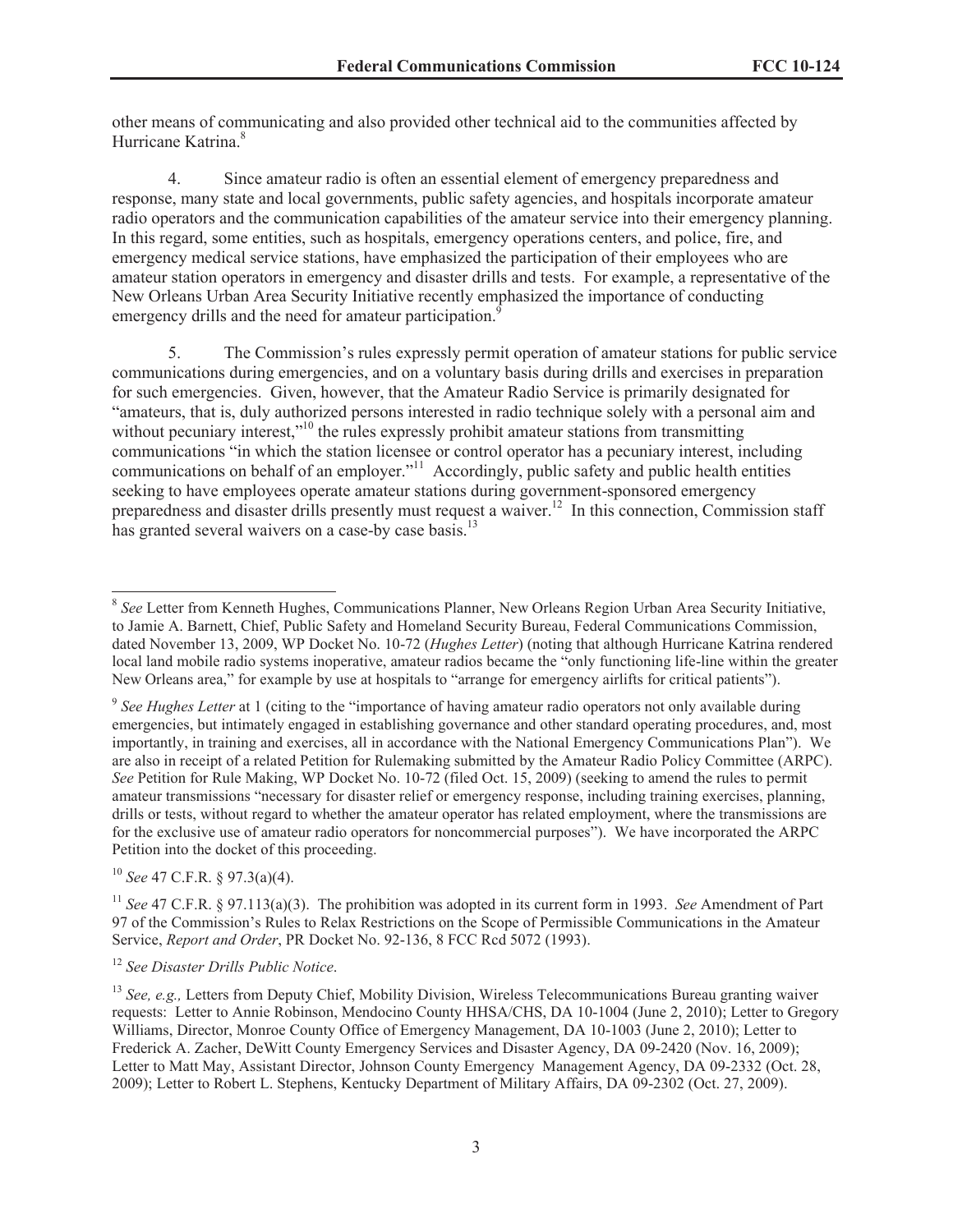6. On February 17, 2010, the American Hospital Association (AHA) filed a request for a blanket waiver of Section 97.113(a)(3) of the Commission's rules to permit hospitals seeking accreditation to use amateur radio operators who are hospital employees to transmit communications on behalf of the hospital as part of emergency preparedness drills.<sup>14</sup> On March 3, 2010, the Wireless Telecommunications and Public Safety and Homeland Security Bureaus jointly issued a Public Notice seeking comment on the foregoing request.<sup>15</sup>

7. On March 18, 2010, we adopted a *Notice of Proposed Rulemaking* (*NPRM*) seeking comment on whether to amend the rules to permit amateur radio operators to participate in governmentsponsored emergency and disaster preparedness drills and tests, regardless of whether the operators are employees of the entities participating in the drill or test.<sup>16</sup> We also invited comment on whether there were circumstances in which amateur operators should be allowed to participate on their employer's behalf in non-government-sponsored tests or drills.<sup>17</sup> Comments were due May 24, 2010, and reply comments were due June 7, 2010.

## **III. DISCUSSION**

8. *Government-sponsored Emergency Drills.* In the *NPRM*, we tentatively concluded to permit amateur radio operators to participate in government-sponsored emergency and disaster preparedness drills and tests, regardless of whether the operators are employees of the entities participating in the drill or test.<sup>18</sup> In reaching this tentative conclusion, we stated that employee status should not preclude or prevent participation in government-sponsored emergency and disaster tests and drills.<sup>19</sup> We also tentatively concluded that extending authority to operate amateur stations during such drills will enhance emergency preparedness and thus serve the public interest.<sup>20</sup>

9. In response to the *NPRM,* public safety agencies and other emergency first responder entities voiced general support for the proposal.<sup>21</sup> These commenters note that public safety agencies frequently incorporate amateur radio and indeed are encouraged to do so as a part of Commission

<sup>19</sup> *Id.*

<sup>&</sup>lt;sup>14</sup> Letter dated Feb. 17, 2010 from Kristin L. Welsh, Vice President for Strategic Initiatives and Business Community Liaison, AHA, to Scot Stone, Deputy Chief, Mobility Division, Wireless Telecommunications Bureau, FCC (*AHA Petition*).

<sup>&</sup>lt;sup>15</sup> Wireless Telecommunications Bureau and Public Safety and Homeland Security Bureau Seek Comment on Request by American Hospital Association for Blanket Waiver to Permit Hospitals to Use Amateur Radio as Part of Emergency Preparedness Drills, WP Docket No. 10-54, *Public Notice,* 25 FCC Rcd 3441 (WTB, PSHSB 2010).

<sup>&</sup>lt;sup>16</sup> Amendment of Part 97 of the Commission's Rules Regarding Amateur Radio Service Communications During Government Disaster Drills, WP Docket No. 10-72, *Notice of Proposed Rulemaking*, 25 FCC Rcd 3441 (2010) (*NPRM*).

<sup>17</sup> *NPRM* at ¶ 7.

 $^{18}$  *Id.* at ¶ 5.

<sup>20</sup> *Id.*

<sup>&</sup>lt;sup>21</sup> CPSRA Comments at 2, CEMA Comments at 1, MEMA Comments at  $1-4$ , Los Angeles Comments at  $1-2$ , Arlington County, Virginia Comments at 5, SVRIP Comments at 1, Daytona Comments at 2, HAP Comments at 5- 7, Seattle Reply Comments at 2-4, NPSTCl Comments at 6.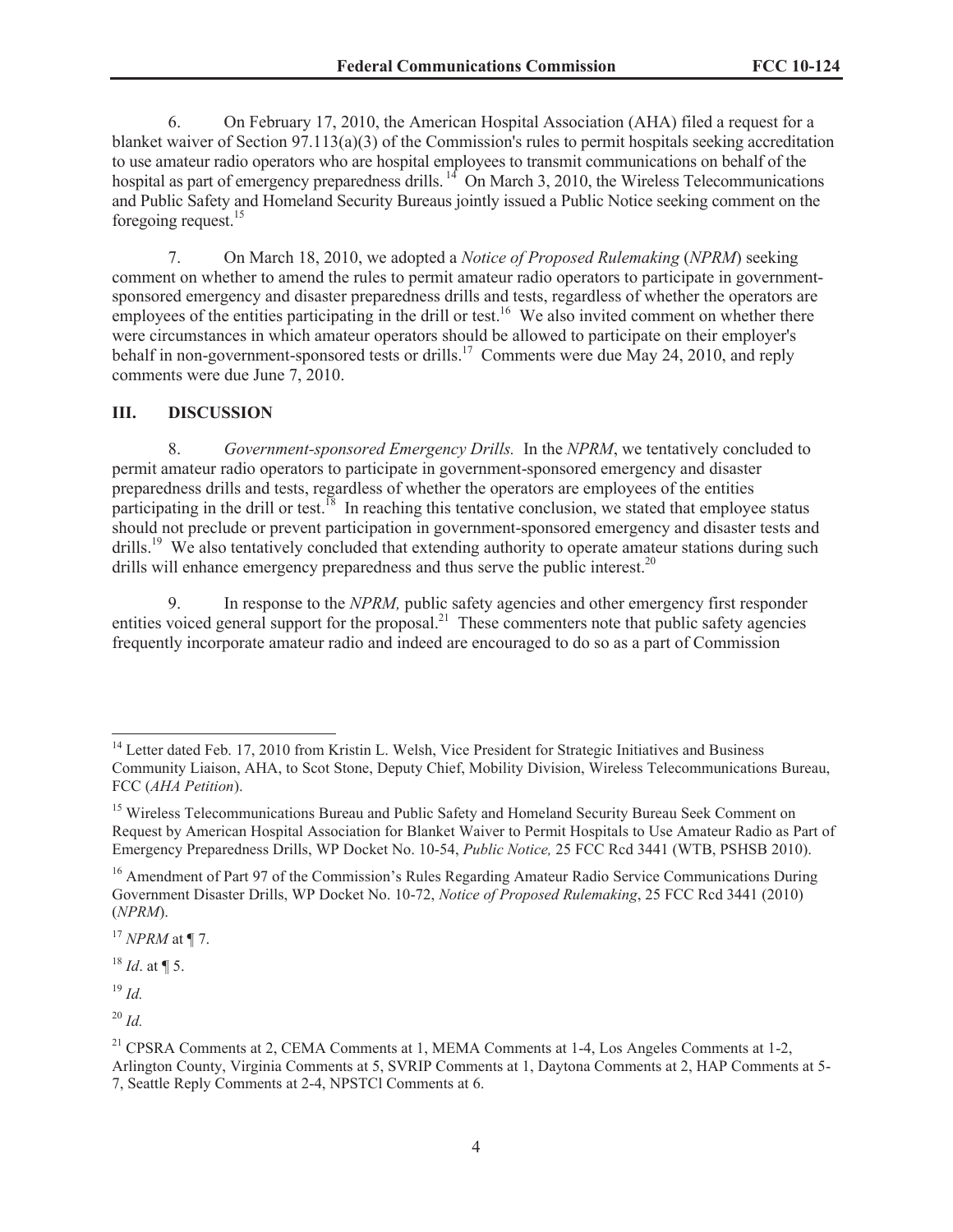policy.<sup>22</sup> Several amateur groups and clubs also support the rule amendment, because it will improve the skills of employees who may be called upon to use their expertise in times of emergency or disaster.<sup>23</sup> Other commenters suggest that the rule amendment would likely increase the usefulness of existing national-level programs such as the Radio Amateur Civil Emergency Service  $(RACES)^{24}$  the Amateur Radio Relay League's Amateur Radio Emergency Service (ARES<sup>©</sup>), or the US Department of Defense's Military Auxiliary Radio System (MARS).<sup>25</sup>

10. On the other hand, several commenters state that the proposal would erode the amateur status of the service, which is an essential characteristic of amateur radio.<sup>26</sup> Nickolaus E. Legget argues that this "would lead to a 'backdoor' de facto reallocation of some frequencies to hospitals and related operations."<sup>27</sup> Other commenters maintain that this proposal would exacerbate the tendency of some hospitals or other public safety agencies to replace commercially available CMRS equipment with less expensive amateur radio equipment, intending to rely on amateur radio and employee licensees for communications.<sup>28</sup> One commenter, James T. Philopen, states that the Commission lacks authority to amend the existing rule under Article 1, Section II Radio Service, subpart 56 of the International Telecommunications Treaty, which defines the Amateur Radio service as one "without pecuniary

<sup>24</sup> *See* 47 C.F.R. § 97.407.

<sup>25</sup> *See* Russel Comments at 1, SVRIP Comments at 1, Carr Comments at 1, Freitag Comments at 1.

<sup>26</sup> *See, e.g.,* Wintersole Comments at 1, Swift Comments at 1 (arguing that the rule will undermine the "'Volunteer Spirit'" of amateur radio) Gary Sawyer Comments at 1 (arguing that "amateur radio is not the only or the last solution" and that volunteer amateurs can serve this function), Courson Comments at 1 (arguing that the proposed language is too vague and would lead a "hospital class" of licensees), Anders Comments at 2-3 (arguing that agencies will be encouraged to require employees to seek licenses and will ultimately result in the loss of amateur frequencies to government agencies), Johnston Comments at 2-3 (stating that it would be a "massive breach" of the fundamental core of the Amateur service), Rinaca Comments at 1 (arguing RACES could cover needs of emergency communications), Houlne Comments at 2-5, Wisehart Comments at 1-2, Connell Comments at 4, Jackson Comments at 1, Keith Comments at 1, Tureny Comments at 1, Sawyer Comments at 1, Hirsh Comments at 1, McDowell Comments at 1, George Comments at 1.

<sup>27</sup> *See* Legget Comments at 3. *See also* Jackson Comments at 1 (arguing that the rule will result in government and non-government organizations relying more heavily on amateur radio for disaster communications rather than investing in more robust communications systems), Houlne Comments at 3 (arguing that employers see the lower cost of amateur radio equipment as relief for strained budgets). Even supporters of the amendment express concern that governmental bodies will be tempted to use amateur radio frequencies and equipment to conduct routine business. *See, e.g.,* McVey Comments at 2-4 (arguing that the rule should emphasize that is not to routine business is not to be conducted using amateur radio), ARRL Reply at 5-6 (cautioning that the Commission should not permit the substitution of amateur radio for appropriate land mobile, commercial mobile or personal radio services).

<sup>28</sup> *See, e.g.,* Stanley Comments at 1, Johnston Comments at 8.

<sup>&</sup>lt;sup>22</sup> *See, e.g., HAP Comments at 1-2 (citing to http://www.fcc.gov/pshs/emergency-information/guidelines/health*care.html [PSHSB Emergency Information Guidelines, Healthcare Sector]

and http://www.fcc.gov/pshs/clearinghouse/best-practices.html [PSHSB Clearinghouse Best Practices]).

<sup>&</sup>lt;sup>23</sup> *See, e.g., ARRL Reply Comments at 1, West Comments at 2, Duckworth Comments at 1, Husher Comments at 1,* Simpson Comments at 1, Daniel Comments at 1, Knight Comments at 1, Myers Comments, Holmes Comments at 1. Squire Comments at 1, Brown Comment a t 1, Forbes Comments at 1, Jarvi Comments at 1, Burbridge Comments at 1, Williamson Comments at 1, Gori Comments at 1, Griffin Comments at 1, Williamson Comments at 1, Hanser Comments at 1, Clifton, Van Wanbeck Comments at 1, Mackay Comments at 1, Williamson Comments at 1, Johnson Comments at 1, Wathen Comments at 1, Oakley Comments at 1, Ives Comments at 1, Guice Comments at 1, Jung Comments at 1, Woodword Comments at 2. *See also* Young Comments (urging the Commission to state that amendment will not be used "as a way to circumvent the purpose of amateur radio").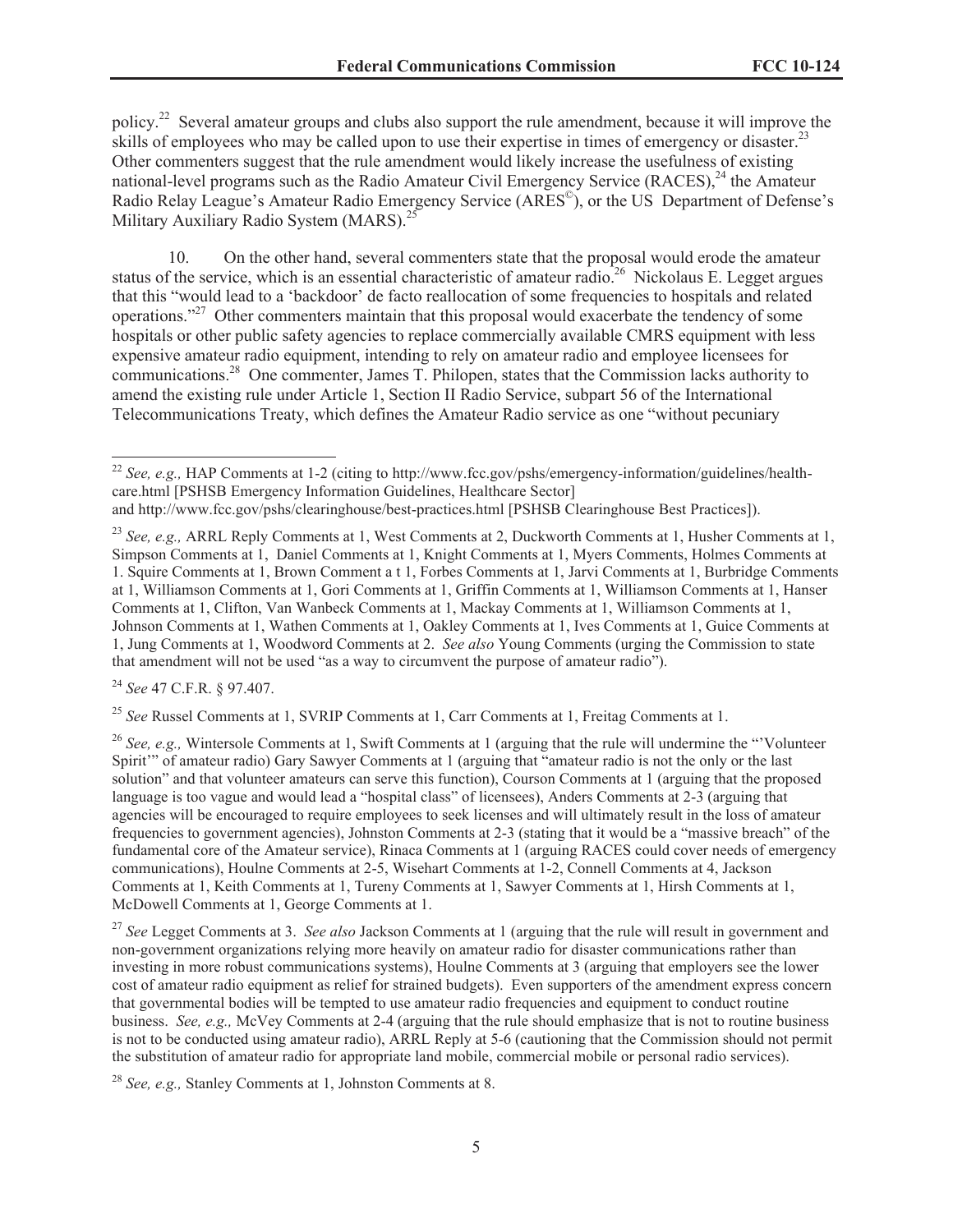interest."<sup>29</sup> Another commenter objects to the proposed amendment, stating that such a rule would lead to employees being coerced into using their amateur privileges, including using their amateur privileges in ways prohibited by our rules.<sup>30</sup> Finally, a handful of commenters suggest alternative language or request additional definitions to the proposed rule, $31$  or recommend alternative regulatory treatment.<sup>3</sup>

11. As we noted in the *NPRM,* experience has shown that amateur operations can and have played an essential role in protecting the safety of life and property during emergency situations and disaster situations.<sup>33</sup> Moreover, the current amateur radio service rules, which permit participation in such drills and tests by volunteers (*i.e.*, non-employees of participating entities), reflect the critical role amateur radio serves in such situations.<sup>34</sup> However, as evidenced by recent waiver requests, state and local government public safety agencies, hospitals, and other entities concerned with the health and safety of citizens appear to be limited in their ability to conduct disaster and emergency preparedness drills, because of the employee status of amateur radio licensees involved in the training exercises.<sup>35</sup> We therefore amend our rules to permit amateur radio operators to participate in government-sponsored emergency and disaster preparedness drills and tests, regardless of whether the operators are employees of the entities participating in the drill or test. We find that extending authority to operate amateur stations during such drills will enhance emergency preparedness and response and thus serve the public interest.

12. In reaching this decision, we do not find persuasive those comments stating that this decision will erode the amateur radio service. The exception we provide today is limited to the duration and scope of the drill, test or exercise being conducted, and operational testing immediately prior to the drill, test or exercise. Further, when such operations are conducted in these limited circumstances, the amateur communications are only one component of the overall and more extensive communications activities that are involved with emergency drills and tests. Thus, we do not foresee the use authorized herein to be extensive enough to amount to an erosion of the amateur radio service. Moreover, under

<sup>31</sup> *See* Montierth Comments at 2, King Comments at 1-2, Bourne Comments at 2, Anders Comments (recommending definitions of "government sponsored" and "emergency" or "disaster relief").

<sup>32</sup> See Montierth Comments at 2. One commenter, Johnston, filed a petition for rulemaking, seeking the reestablishment of the Commission's former Part 99 Disaster Radio Service. *See* Johnston, Petition for Rulemaking (filed June 9, 2010). This petition was not filed as part of the instant docket. Because the petition raises issues beyond the scope of the instant proceeding, we will act on it separately.

<sup>33</sup> *NPRM* at ¶ 1.

<sup>34</sup> *Id.* at ¶ 5. *See also* 47 C.F.R. §§ 97.1, 97.111(a)(2), 97.401-407.

<sup>29</sup> Philopen Comments at 1.

<sup>30</sup> *See* Casselberry Comments at 1. *See also* Johnston Comments at 2 (stating that government entities would encourage their employees to misuse the service), Hamel Comments at 1 (recommending the addition of the word "voluntarily" to ensure participation is not part of the employee's paid duties), Houlne Comments at 3 (asserting that employers are beginning to require their employees to seek amateur radio licensees so they do not have to rely on volunteers).

<sup>&</sup>lt;sup>35</sup> *See, e.g., the following letters from the Deputy Chief, Mobility Division, Wireless Telecommunications Bureau,* granting waiver requests: Letter to Frederick A. Zacher, DeWitt County Emergency Services and Disaster Agency, DA 09-2420 (Nov. 16, 2009); Letter to Matt May, Assistant Director, Johnson County Emergency Management and Homeland Security, DA 09-2377 (Nov. 4, 2009); Letter to Dale D. Rowley, Director, Waldo County Emergency Management Agency, DA 09-2332 (Oct. 28, 2009); Letter to Robert L. Stephens, Emergency Communications Supervisor, Kentucky Department of Military Affairs, DA 09-2302 (Oct. 27, 2009); Letter to Annie Robinson, Senior Program Specialist, Hospital Preparedness Program, Mendocino County HHSA/CHS, DA 10-1004 (Jun. 4, 2010); Gregory L. Boswell, R.N., Program Manager, County of Orange Health Care Agency, DA 10-797 (May 10, 2010).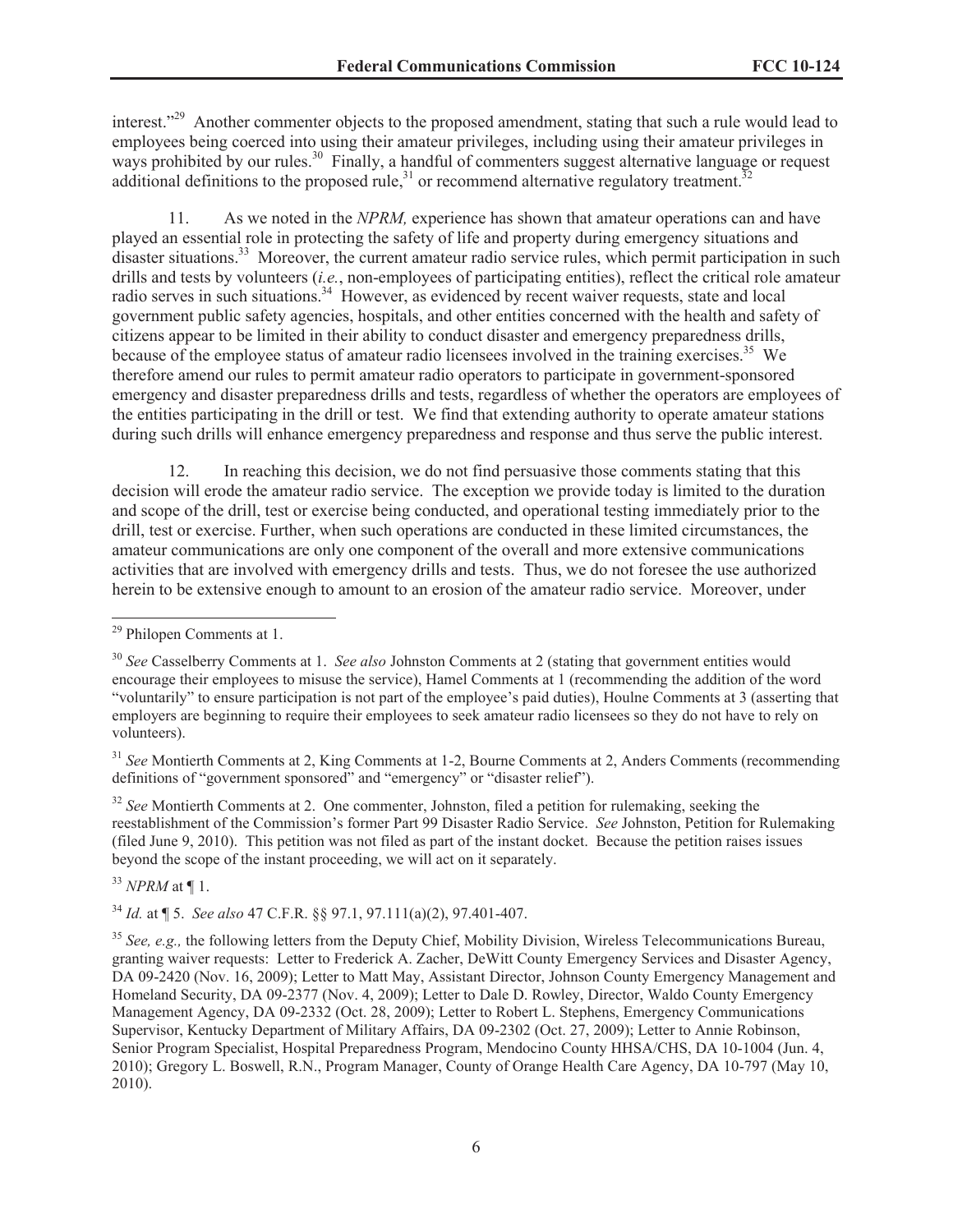existing rules, licensed employees may use amateur radio privileges when an emergency has rendered other communications unavailable.<sup>36</sup> Our decision reflects the practical reality that a large number of agencies and organizations at the state and local levels coordinate with their local volunteer amateur radio operators to conduct emergency drills and exercises in concert with other modes of communication, such as land mobile radio. This integrative activity is essential to allow for a practiced response on the part of the first responder community in the event of an emergency. Because some of those drills and exercises include transmission of amateur communications by employees of participating entities, this rule amendment will support our ongoing emergency preparedness and response priorities and is therefore consistent with the public interest.

13. We also reject the comments claiming that we lack the authority to amend our amateur rules because it conflicts with the Communications Act and the prohibition on "pecuniary interest" in the ITU treaty. The Commission's authority under the Communications Act to propose, promulgate and amend rules for the purpose of promoting safety of life and property through the use of wire and radio communication is well-established.<sup>37</sup> Moreover, the limited action we are taking here does not violate the ITU treaty. The ITU Radio Regulations specifically state that "[a]dministrations are encouraged to take the necessary steps to allow amateur stations to prepare for and meet communication needs in support of disaster relief."<sup>38</sup> The rule amendments we adopt today do not undermine the "pecuniary interest" limitation. Rather, the amended rules provide a discrete exception to the existing rule that prohibits any pecuniary interest attributable to the operator including communications on behalf of an employer. We also find unpersuasive comments that suggest that the amended rules either will cause employees to be coerced to transmit amateur radio messages or would cause entities to use amateur radio privileges in any way that would violate the Commission's rules.<sup>39</sup> The flexibility of amateur operators will remain limited way by the requirements of the Communications Act and the Commission's rules, including the rule amendments we adopt herein. Our action today does not alter the responsibilities of these operators, and, as was the case under the prior rules, amateur licensees are obliged to operate their radio stations in compliance with the terms of their licenses, notwithstanding any conflicting instruction from their employers. In any event, we do not expect that employer overreaching is likely to be a problem, given that the amended rules reflect a spirit of cooperation recognized by both the public safety community and the amateur radio community as necessary for preparing for times of emergency or disaster.

14. We also find it unnecessary to adopt alternative language or specify additional definitions.<sup>40</sup> We find our proposed language is sufficiently clear. The purpose of the rule amendment is to promote the effectiveness and usefulness of emergency operations by permitting licensed employees to practice the skills they would use in an actual emergency as a last resort, *i.e*., should other means of communications fail or be unavailable. We find that the amended language is narrowly tailored to achieve these ends.

<sup>36</sup> 47 C.F.R. § 97.403.

<sup>&</sup>lt;sup>37</sup> See 47 U.S.C. § 151 (establishing the Commission for "purpose of promoting safety of life and property through the use of wire and radio communication").

<sup>&</sup>lt;sup>38</sup> Article 25.9A, Section 5A, International Telecommunications Union Radio Regulations.

<sup>39</sup> *See, e.g.,* Casselberry Comments at 1, Jackson Comments at 1 (arguing that the rule will result in government and non-government organizations relying more heavily on amateur radio for disaster communications rather than investing in more robust communications systems), Houlne Comments at 3 (arguing that employers see the lower cost of amateur radio equipment as relief for strained budgets).

<sup>40</sup> *See* Montierth Comments at 2, King Comments at 1-2 , Bourne Comments at 2, Anders Comments (recommending definitions of "government sponsored" and "emergency" or "disaster relief").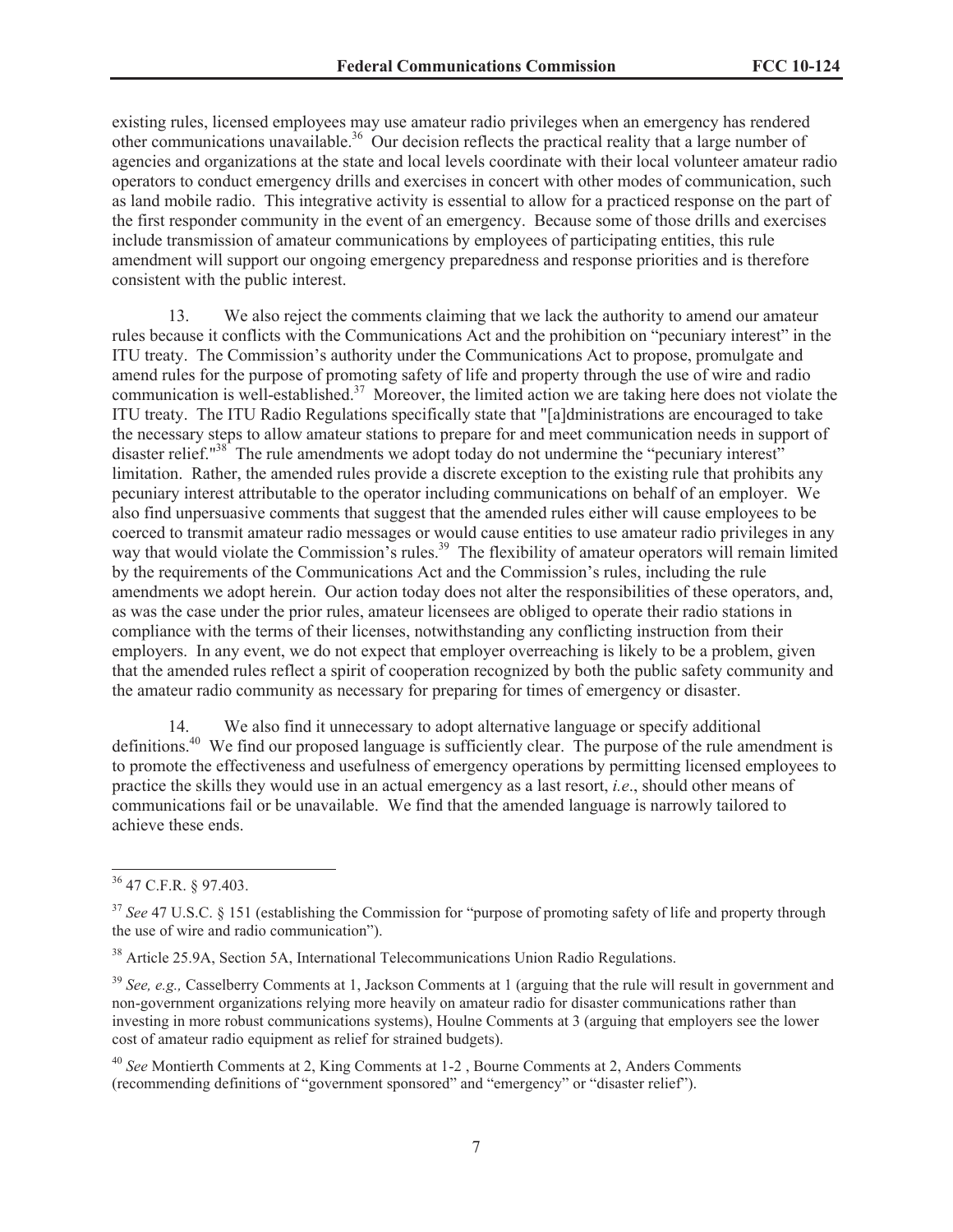15. In amending the amateur radio rules, we reiterate that we do not intend to disturb the core principle of the amateur radio service as a voluntary, non-commercial communication service carried out by duly authorized persons interested in radio technique with a personal aim and without pecuniary interest.<sup>41</sup> Rather, we believe that the public interest will be served by establishing a narrow exception to the prohibition on transmitting amateur communications in which the station control operator has a pecuniary interest or employment relationship, and that such an exception is consistent with the intent of the amateur radio service rules.<sup>42</sup> Accordingly, we limit the amateur operations in connection with emergency drills to the duration and scope of the drill, test or exercise being conducted, and to operational testing immediately prior to the drill, test or exercise.<sup>43</sup>

16. Some commenters request more specific limits on the duration of the use of amateur radio services to prevent continuous drills and the bandwidth from becoming *de facto* emergency service spectrum.<sup>44</sup> We decline to adopt specific time restrictions other than a limit tied to the duration of the exercise. We find that such matters should be left to the discretion of the sponsoring agencies. We emphasize, however, that the amendment does not permit communications unrelated to the drill or exercise being conducted. Other commenters suggest that the rules should specifically provide for more expansive operational testing.<sup>45</sup> Boeing suggests that testing be permitted thirty days prior to a scheduled government sponsored drill.<sup>46</sup> We decline to specify the timing or duration of emergency drills. As evidenced by the waiver requests that have been submitted, we expect that agencies will schedule emergency drills or exercises at appropriate times and for appropriate durations.

17. *Non–Government-sponsored Emergency Drills.* In the *NPRM*, we proposed that the emergency tests and drills must be sponsored by Federal, state, or local governments or agencies, in order to limit the narrow exception to ensure that drills further public safety.<sup>47</sup> We noted, however, that there may be circumstances where conducting emergency drills for disaster planning purposes, even if not government-sponsored, would serve the public interest.<sup>48</sup> Accordingly, we sought comment on whether

<sup>43</sup> *NPRM* at ¶ 6.

<sup>44</sup> *See, e.g.,* Kimtantas Comments at 1, Platt Comments at 1, Saverango Comments at 1, Harrison Comments at 1, Slye Comments at 1, McVey Comments at 3, Anders Comments at 4.

<sup>45</sup> Hoffman Comments at 1, Harrington Comments at 1, Boeing Comments at 6-7, Abbey Comments at 1, Welton Comments at 1, Gosnell Comments at 1, Siddon Comments at 1.

<sup>46</sup> Boeing Comments at 6-7. Boeing also recommends that the rule should be amended to "permit amateur radio station operators to operate digital messaging stations on a continuous basis for emergency and disaster preparedness on behalf of their employers." *Id*. *But see* Boeing Reply at 5 (stating that if the Commission permits participation in non-governmental drills these recommendations would be unnecessary).

<sup>47</sup> *NPRM* at ¶ 7.

<sup>41</sup> *See* 47 C.F.R. §§ 97.1, 97.3(a)(4).

 $42$  We note that the Commission has carved out other narrow exceptions to the prohibition on transmission of amateur communications in which the station control operator has a pecuniary interest. *See* 47 C.F.R. § 97.113(c) (permitting control operators who are employed in teaching positions to transmit amateur communications as part of classroom instruction at an educational institution)  $\&$  (d) (permitting the control operator of a club station to accept compensation for transmitting telegraphy practice or informational bulletins under certain conditions).

<sup>&</sup>lt;sup>48</sup> *Id*. For example, we noted that the accrediting standards for health care organizations require hospitals and organizations that offer emergency services (or are community-designated disaster receiving stations) to annually conduct emergency preparedness drills for mass casualty scenarios. While such drills may be conducted for accreditation purposes rather than as part of a government-sponsored activity, they arguably serve similar purposes in terms of enhancing emergency preparedness and response. *Id*.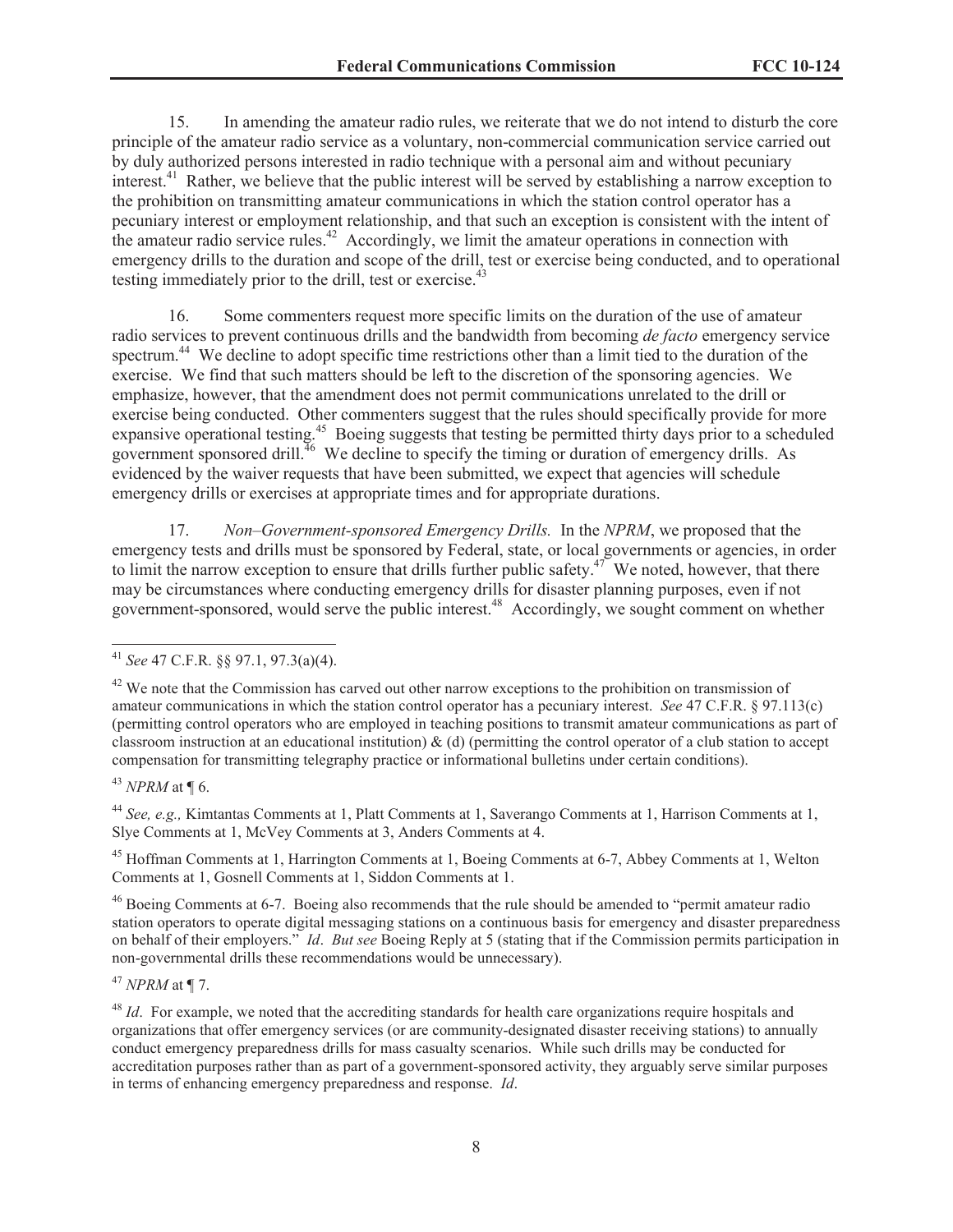we should permit employee operation of amateur stations during non-government-sponsored emergency drills, if the purpose of the drill is to assess communications capabilities, including amateur radio, in order to improve emergency preparedness and response.<sup>49</sup>

18. Most of the commenters who support permitting employee operation of amateur stations during government sponsored drills also support such operation during non-government-sponsored emergency drills, if the purpose of the drill is to assess communications capabilities to further public safety.<sup>50</sup> However, a few commenters opposed expansion of the rule to include non-government sponsored emergency drills.<sup>51</sup> For example, Holtz states that this would "open the door for significant commercial abuse and exploitation of the amateur service;" that in the "absence of government sponsorship, there is ambiguity about whether any particular drill by a commercial entity is primarily for its own benefit, or for the public benefit;" and that this would create "an incentive for employers to pressure employees to get amateur licenses, and to pressure licensed amateurs to engage in questionable or prohibited practices," *i.e.,* to use "amateur radio as a lower-cost substitute for Part 90 systems."<sup>52</sup> In relation to such concerns, Sheppard suggests limiting this expansion to those operations "when the emergency drill or test is sponsored by an agency or organization which supports public safety or public health."<sup>53</sup> And Traynor suggests limiting such expansion to "organizations defined by FEMA as providing the nation with Critical Infrastructure and Key Resources (CIKR) as described in the National Infrastructure Protection Plan (NIPP)."<sup>54</sup> Earlier, in response to the AHA Petition, ARRL asked that AHA's requested waiver be limited to radio transmissions made by hospital employees that are "necessary to participation in emergency preparedness and disaster drills that include Amateur operations for the purpose of emergency response, disaster relief or the testing and maintenance of equipment used for that purpose."<sup>55</sup>

19. In addition to Federal, state and local authorities, other non-government entities, such as private hospitals, have a direct interest in the health and welfare of citizens, especially during times of emergency or disaster. During those times, emergency communications serve a critical purpose to both governmental and non-governmental entities as well as to the constituencies they serve. As we determined above, familiarization, planning, and training are required for effective use of amateur radio in an emergency. We therefore find that the public interest would be served by permitting amateur radio

<sup>49</sup> *NPRM* at ¶ 7.

<sup>50</sup> *See, e.g.,* ARRL Comments at 9-10; Intermountain Comments at 1; Baumgurte Comments at 1-2; Bellar Comments 1-2; Bennington Comments at 1; Blowsky Comments at 1; Bourne Comments at 1; CPRA Comments at 2; Crocket Comments at 2; Dancey Comments at 1; Gourley Comments at 1; Josephson Comments at 1; Kirk Comments at 1; HAP Comments at 5-7; Lothrop Comments Lothrop; Jacquelyn May Comments at 1; James May Comments at 1; MCHC Comments at 9-12; Moell Comments at 2; Newell Comments at 1; Newton Comments at 1; Richmond Comments at 1; Sheppard Comments at 6-7; Siddon Comments at 1; Stewart Comments at 1; Traynor Comments at 1; Vordenbaum Comments at 2; Bradford Wagoner Comments at 1; Whedbee Comments at 3; WADH Comments at 1; White Comments at 1; Witte Comments at 1, ARRL Reply Comments at 3-5, Boeing Reply at 2-5. *See also AHA Petition.*

<sup>51</sup> *See e.g.,* Holtz Comments at 1-2; McVey Comments at 4.

<sup>52</sup> Holtz Comments at 1-2, Johnston Comments at 8. *See* ARRL Reply at 5-6 (cautioning that the Commission should not permit the substitution of Amateur Radio for appropriate land mobile, commercial mobile or personal radio services).

<sup>53</sup> Sheppard Comments at 7.

<sup>54</sup> Traynor Comments at 1.

<sup>55</sup> *See* ARRL Comments to AHA Petition at 9.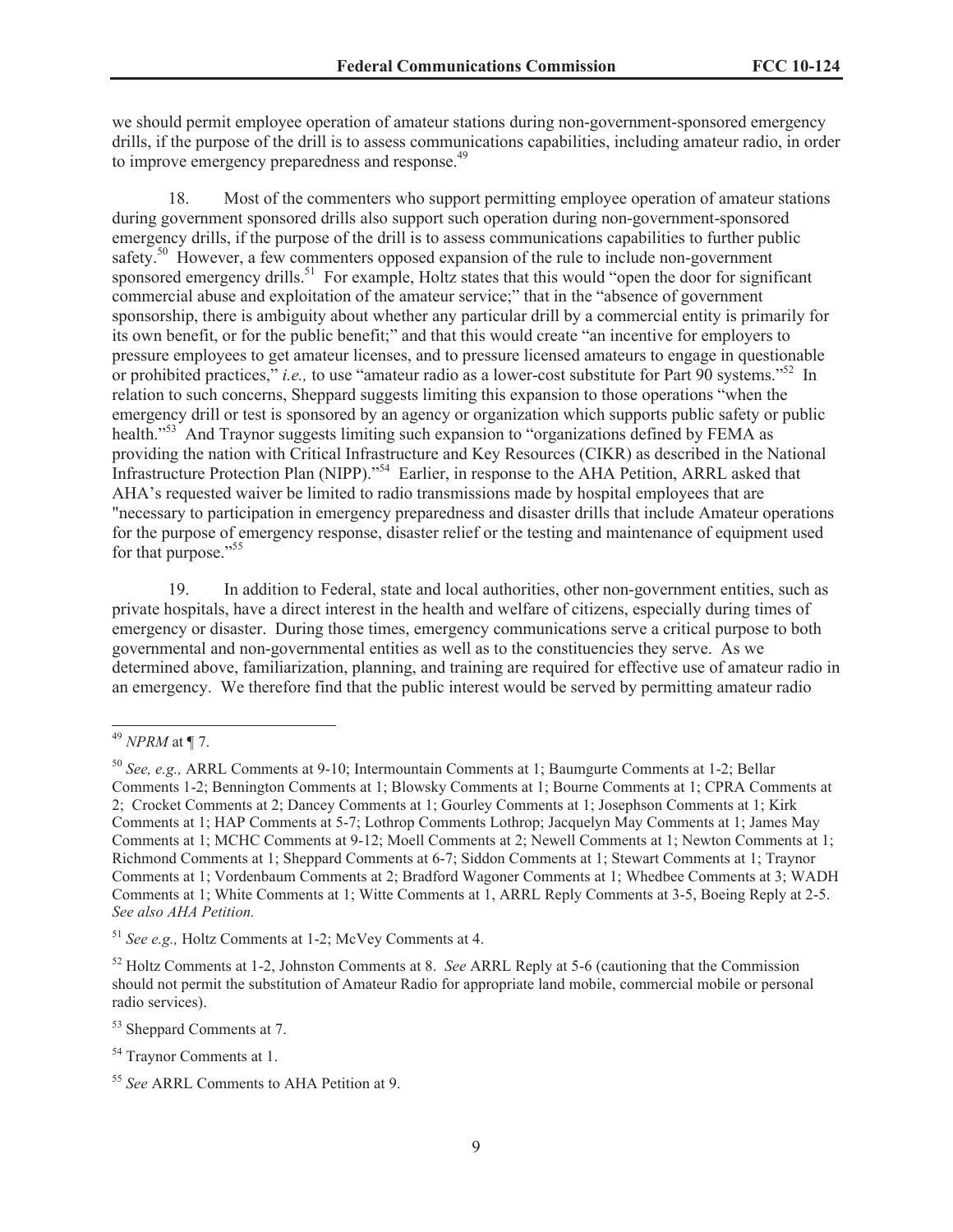operators to participate in non-government sponsored emergency and disaster preparedness drills and tests, regardless of whether the operators are employees of the entities participating in the drill or test.

20. While we recognize commenters' concerns regarding the potential for improper use of amateur radio in conducting emergency drills and tests, we find that the public interest in permitting nongovernment-sponsored entities to utilize, on a limited basis, amateur radio as part of emergency preparedness and response drills outweighs such concerns. As with government-sponsored emergency drills, we limit the amateur operations in connection with non-government sponsored emergency drills to the duration and scope of the drill, test or exercise being conducted, and operational testing immediately prior to the drill, test or exercise. Moreover, in light of the concerns raised by some commenters, we require that non-government sponsored drills and tests be limited to no more than one hour per week; except that no more than twice in any calendar year, they may be conducted for a period not to exceed 72 hours. This time limitation, which is consistent with the timeframes contained in the waiver requests filed with the Commission, should serve to further ensure the use of amateur radio for bona fide emergency testing.<sup>56</sup> We emphasize that the purpose for any drills we authorize herein must be related to emergency and disaster preparedness. By limiting the purpose in this manner, we further ensure that such drills will be appropriately limited.

21. *ARPC Petition and AHA Petition.* ARPC requested we amend Section 97.113(a)(3) in order to permit amateur radio licensees employed by public safety agencies to participate in drills conducted by their employer. Similarly in its request, AHA emphasized the need to allow hospital employees with amateur radio licenses to participate in emergency preparedness and disaster readiness tests and drills. We appreciate both of these filings, and, as discussed herein, support the requested rule changes. Because we amend the rules in a manner that addresses the concerns raised by both petitioners, we dismiss both petitions as moot.

## **IV. PROCEDURAL MATTERS**

## **A. Final Regulatory Flexibility Certification.**

22. The Regulatory Flexibility Act  $(RFA)^{57}$  requires an initial regulatory flexibility analysis to be prepared for notice and comment rulemaking proceedings, unless the agency certifies that "the rule will not, if promulgated, have a significant economic impact on a substantial number of small entities."<sup>58</sup> The RFA generally defines the term "small entity" as having the same meaning as the terms "small business," "small organization," and "small governmental jurisdiction."<sup>59</sup> In addition, the term "small business" has the same meaning as the term "small business concern" under the Small Business Act.<sup>60</sup> A "small business concern" is one which: (1) is independently owned and operated; (2) is not dominant in

<sup>&</sup>lt;sup>56</sup> These further limitations on non-government sponsored emergency drills also correspond to those applied to the Radio Amateur Civil Emergency Service (RACES). *See* 47 C.F.R. § 97.407(e)(4).

<sup>57</sup> *See* 5 U.S.C. § 603. The RFA, *see* 5 U.S.C. § 601– 612, has been amended by the Small Business Regulatory Enforcement Fairness Act of 1996 (SBREFA), Pub. L. No. 104-121, Title II, 110 Stat. 857 (1996).

<sup>58</sup> *See* 5 U.S.C. § 605(b).

<sup>59</sup> *See* 5 U.S.C. § 601(6).

<sup>60</sup> *See* 5 U.S.C. § 601(3) (incorporating by reference the definition of "small business concern" in the Small Business Act, 15 U.S.C.  $\S 632$ ). Pursuant to 5 U.S.C.  $\S 601(3)$ , the statutory definition of a small business applies "unless an agency, after consultation with the Office of Advocacy of the Small Business Administration and after opportunity for public comment, establishes one or more definitions of such term which are appropriate to the activities of the agency and publishes such definition(s) in the Federal Register."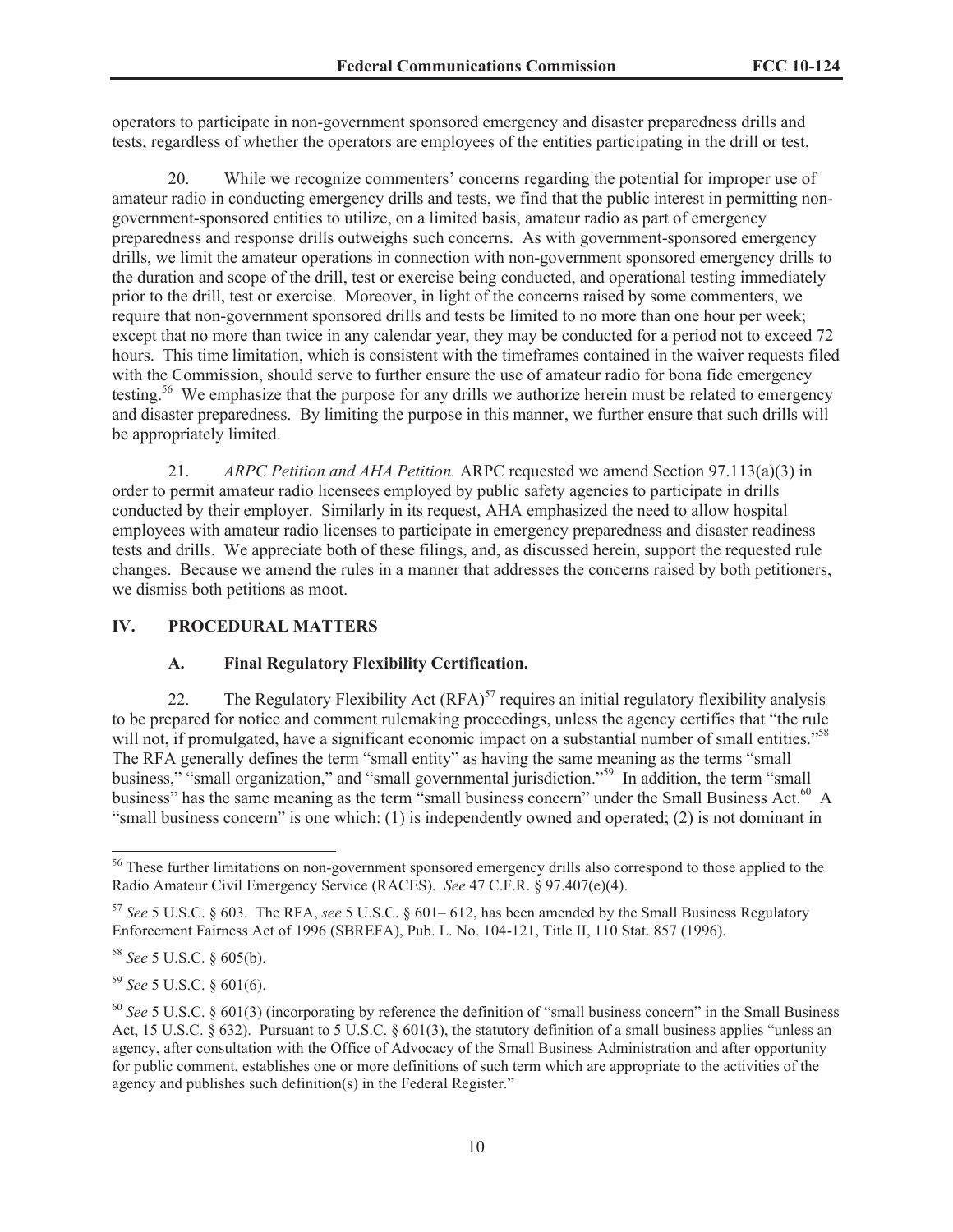its field of operation; and (3) satisfies any additional criteria established by the Small Business Administration  $(SBA)$ <sup>61</sup>

23. Because "small entities," as defined in the RFA, are not persons eligible for licensing in the amateur service, this proposed rule does not apply to "small entities."<sup>62</sup> Rather, it applies exclusively to individuals who are the control operators of amateur radio stations. Moreover, the rule being adopted is so narrow that no nexus exists between the regulated amateur licensees who may be employed, and costs to be born by employers (*e.g.* overtime pay). Therefore, if there were any costs imposed on employers, that is a matter outside the scope of the rule and thus the impact of the rule cannot be said to involve the imposition of any economic burden on those individual persons who are the only entities regulated and impacted by the rule adopted in this *Report and Order.* Finally, no commenters addressed our conclusion in the NPRM and small entities which filed comments uniformly supported the proposed rule changes. Therefore, we certify that the proposals in this *Report and Order* will not have a significant economic impact on a substantial number of small entities. The Commission will send a copy of the *Report and Order*, including a copy of this Final Regulatory Flexibility Certification, to the Chief Counsel for Advocacy of the SBA.<sup>63</sup> This final certification will also be published in the Federal Register. $64$ 

# **B. Paperwork Reduction Act Analysis.**

24. This *Report and Order* does not contain proposed information collection(s), subject to the Paperwork Reduction Act of 1995, Public Law 104-13. In addition, therefore, the *Report and Order* does not contain any proposed new or modified "information collection burden for small business concerns with fewer than 25 employees," pursuant to the Small Business Paperwork Relief Act of 2002, Public Law 107-198, *see* 44 U.S.C. § 3506(c)(4).

## **C. Congressional Review Act.**

25. The Commission will send a copy of this *Report and Order* to Congress and the Government Accountability Office pursuant to the Congressional Review Act, *see* 5 U.S.C. §  $801(a)(1)(4)$ .

## **V. ORDERING CLAUSES**

26. Accordingly, IT IS ORDERED, pursuant to sections 4(i), 303(r), and 403 of the Communications Act of 1934, 47 U.S.C. §§ 154(i), 303(r), and 403, that American Hospital Association request for blanket waiver to permit hospitals to use amateur radio as part of emergency preparedness drills is HEREBY DISMISSED.

27. IT IS FURTHER ORDERED pursuant to sections  $4(i)$ ,  $303(r)$ , and  $403$  of the Communications Act of 1934, 47 U.S.C. §§ 154(i), 303(r), and 403, that Amateur Radio Policy Committee Petition for Rulemaking is HEREBY DISMISSED.

28. IT IS FURTHER ORDERED, pursuant to sections  $4(i)$ ,  $303(r)$ , and  $403$  of the Communications Act of 1934, 47 U.S.C. §§ 154(i), 303(r), and 403, that this *Report and Order* is HEREBY ADOPTED.

<sup>61</sup> *See* 15 U.S.C. § 632.

<sup>62</sup> *See* 5 U.S.C. § 601(6).

<sup>63</sup> *See* 5 U.S.C. § 605(b).

<sup>64</sup> *See id.*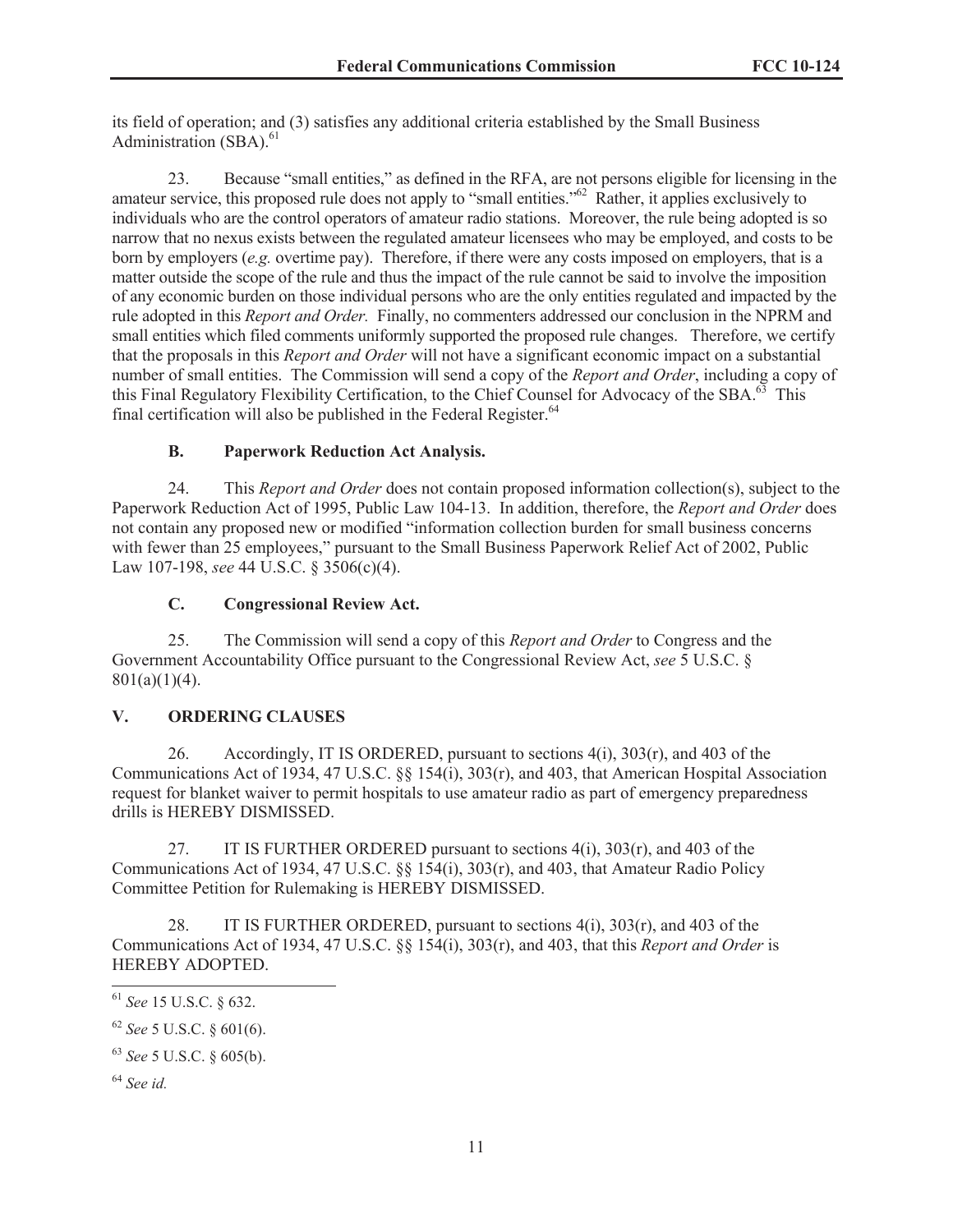29. IT IS FURTHER ORDERED that the Commission's Consumer and Governmental Affairs Bureau, Reference Center, SHALL SEND a copy of this *Report and Order*, including the Final Regulatory Flexibility Analyses, to the Chief Counsel for Advocacy of the Small Business Administration.

#### FEDERAL COMMUNICATIONS COMMISSION

Marlene H. Dortch Secretary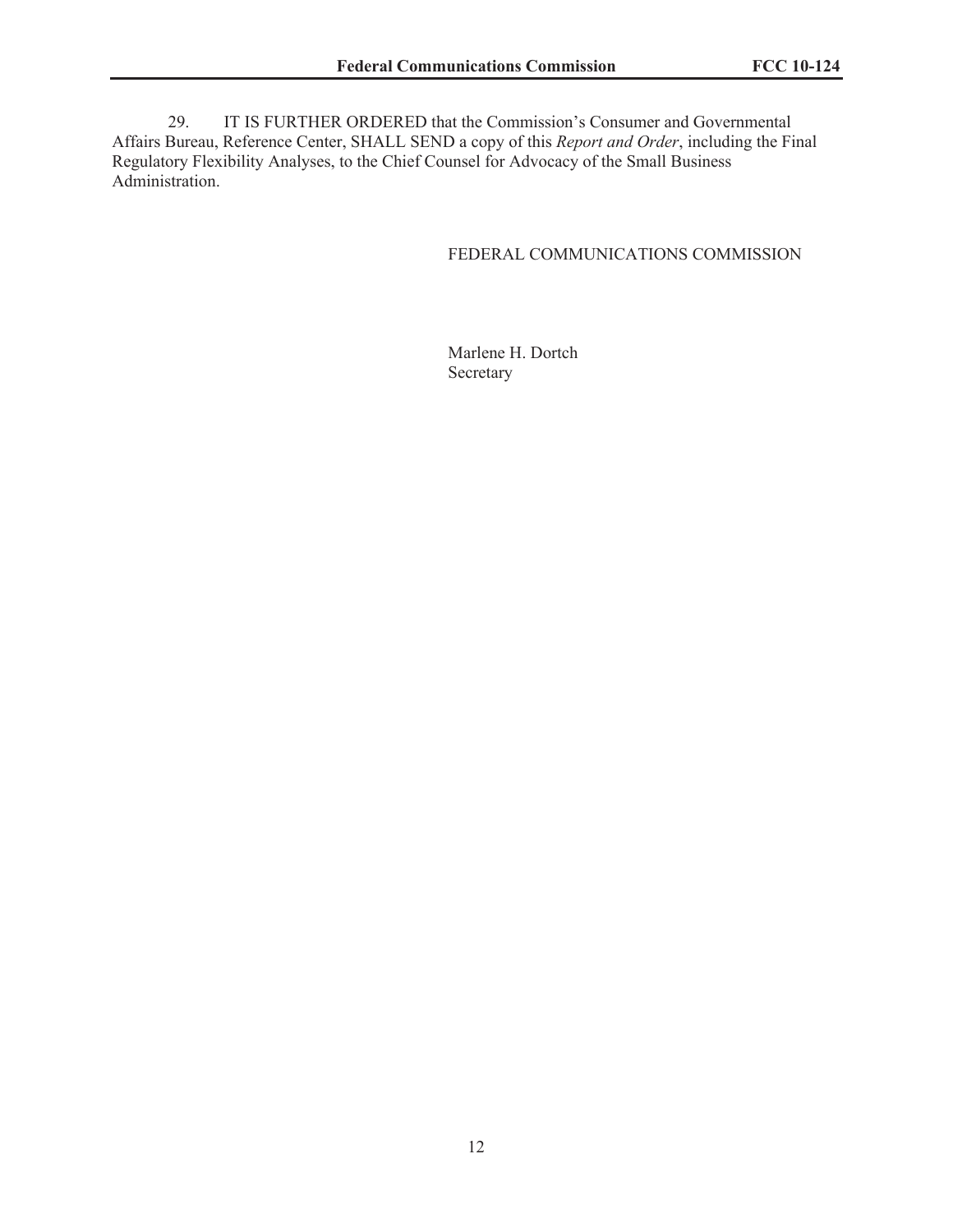#### **APPENDIX A**

#### **List of Commenters**

Abbey, Russell (Abbey) Anders, Roland A. (Anders) Angelos, Christopher (Angelos) Arkansas Department of Health (ARDH) Arlington County Virginia Office of Emergency Management (ACVOEM) American Radio Relay League (ARRL) Association of Public Safety Communications Officials (APCO) Atchley, Jr. George W. (Atchley) Bagby, Erik M. (Bagby) Baillie, Gordon (Baillie) Barnett, Daniel (Barnett) Barrett, Patrick (Barrett) Baumgarte, Dennis (Baumgarte) Bellar, Kirk (Bellar) Bennington, R. Lowell R. (Bennington) Beshlian, Paul (Beshlian) Blackwell, Tom (Blackwell) Blowsky, John (Blowsky) Bone, Merle (Bone) Bourne, Kenneth M. (Bourne) Broadway, Gordon S. (Broadway) Broshofske, Kenneth (Broshofske) Brown, Douglas (Douglas Brown) Brown, R. (R. Brown) Burbridge, Bill (Burbridge) Burningham, John S. (Burningham) Burns, Bill (Burns) California Public-Safety Radio Association (CAPSRA) Carr, Lawrence W. (Carr) Casselberry, Jeffery (Casselberry) City of Daytona Beach (Daytona) Clifton, Russ (Clifton) Cody, Thomas J. (Cody) Colston, Lloyd (Colston) Connell, Robert (Connell) Cooke, Mike (Cooke) Corbaley, Leonard (Corbaley) Courson, Paul (Courson) Crosswell, Alan (Crosswell) Dailey, Thomas C. (Dailey) Dancey, Michael (Dancey) Daniel, Jack (Daniel) Davisson, Robert (Davisson) DeKam, Douglas (DeKam) Duckworth, James (Duckworth)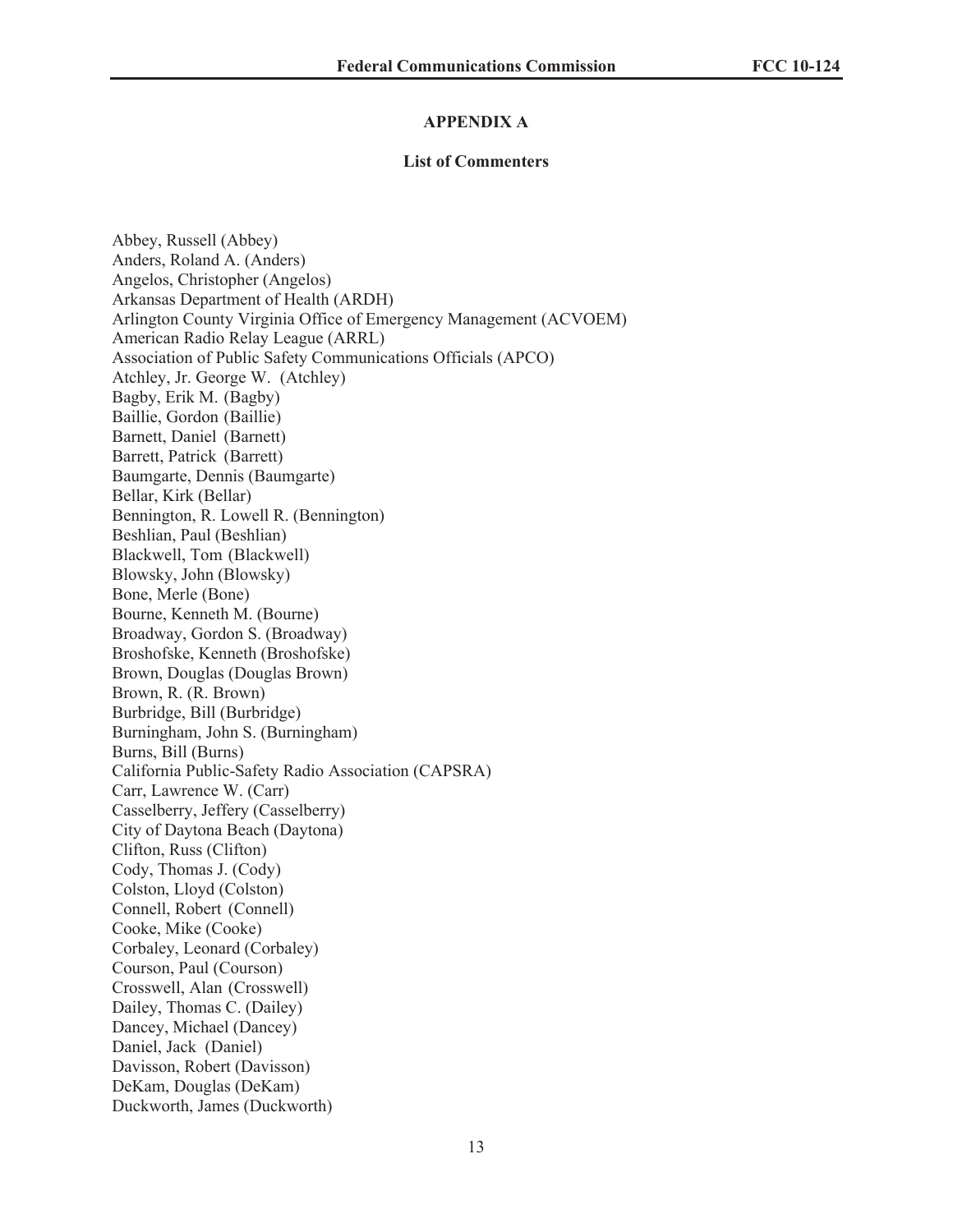Dye, Jimmie W. (Dye) Ellsworth, Sterling (Ellsworth) Encalada, Armando (Encalada) Fields, Thomas (Fields) Fink, Denis C. (Fink) Fishman, Bob (Fishman) Forbes, Robert (Forbes) Foreman, William (Foreman ) Frank, Ph.D., Harold H. (Frank) Freitag, David B. (Freitag) Frost, Mel (Frost) Gadus, Joe (Gadus) Geng, Karl (Geng) George, Max M. (George) Getman, Clyde J. (Getman) Godfrey, John (Godfrey) Gori, John (Gori) Gosnell, Murell R. (Gosnell) Gothelf, Alan (Gothelf) Gourley, Joe (Gourley) Greeno, Charles (Greeno) Griffin, Jeffrey (Jeffrey Griffin) Griffin, Larry (Larry Griffin) Gross, Malvin Ryan (Gross) Gundry, Alex (Gundry) Hadley, George (Hadley) Hamel, Patrick (Hamel) Hansen, N. Michel (Hansen) Harrington, Brian J. (Harrington) Harrison, Lamond K. (Harrison) Hashiro, Ron (Hashiro) Headrick, Loyd C. (Headrick) Hensley, Martin (Hensley) Herr, Paul W. (Herr) Hirsh, Craig (Hirsh) Hoffman, Herb (Hoffman) Holmes, Dolph (Holmes) Holtz, Ronald (Holtz) The Hospital & Healthsystem Association of Pennsylvania (HAP) Huber, Dave (Huber) Hudson, Dennis R. (Hudson) Husher, Ray (Husher) Jackson, Benjamin (Jackson) Jarvi, Eric (Jarvi) Johns, Bryan (Johns) Johnson, James (Johnson) Johnston, John B. (Johnston) Josephson, David (Josephson) Karpman, Michael M. (Karpman) Keith, Joe (Keith) Kimtantas, Charles (Kimtantas)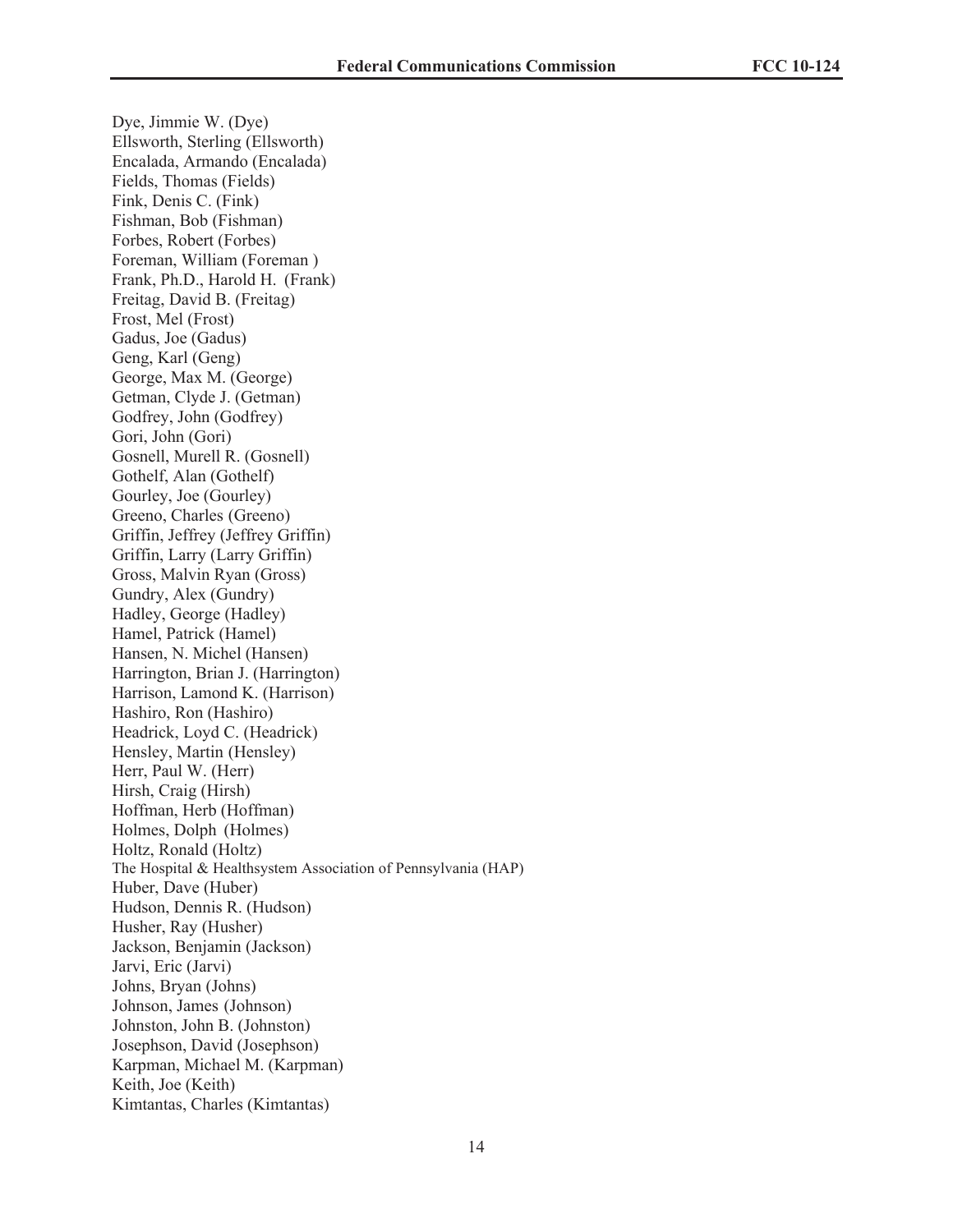King, David (King) Kirk, William (Kirk) Kirley, Paul O. (Kirley) Knight, Mike (Knight) Larribeau, John (Larribeau) Leggett, Nickolaus E. (Leggett) Los Angeles County (Los Angeles) Lothrop, Fred H.G. (Lothrop) Lynch, Chief Jeffrey P. (Lynch) Mackay, Tom (Mackay) Marcel, John (Marcel) May, Jacquelyn J. (Jacquelyn May) May, James Matthew (James May) McDowell, Glen (McDowell) McVey, W. Lee (McVey) Metropolitan Chicago Healthcare Council (MCHC) Mitz, Andrew (Mitz) Moell, April (Moell) Montierth, Joe (Montierth) Myers, Tim (Myers) Nehrbass, Charles R. (Nehrbass) Nelson, Kathleen (Kathleen Nelson) Nelson, Brett (Brett Nelson) Newell, Peter R. (Newell) Newton, Richard (Newton) Niemuth, William M. (Niemuth) Noble, Andrew (Noble) Oakley, Michael (Oakley) Parker, Morris C. (Parker) Parlini, Flash (Parlini) Paterson, Jr., John M. (Paterson) Payne, Robert (Payne) Pechner, Michael (Pechner) Peters, Timothy (Peters) Philopena, James T. (Philopena) Pielage, Henry W. (Pielage) Platt, David C. (Platt) Potter, Ronald (Potter) Powell, William (Powell) Ray, Richard L. (Richard Ray) Ray, James M. (James Ray) Reid, Don (Reid) Richardson, Malcolm (Richardson) Richmond, Gerald (Richmond) Rickabaugh, Greg (Rickabaugh) Rinaca, Phillip (Rinaca) Russell, James (Russell) Savegnago, Allen Kurt (Savegnago) Sawyer, Gary (Sawyer) Sawyer, Gary (Sawyer) City of Seattle Office of Emergency Management, Seattle auxiliary Communications Service, and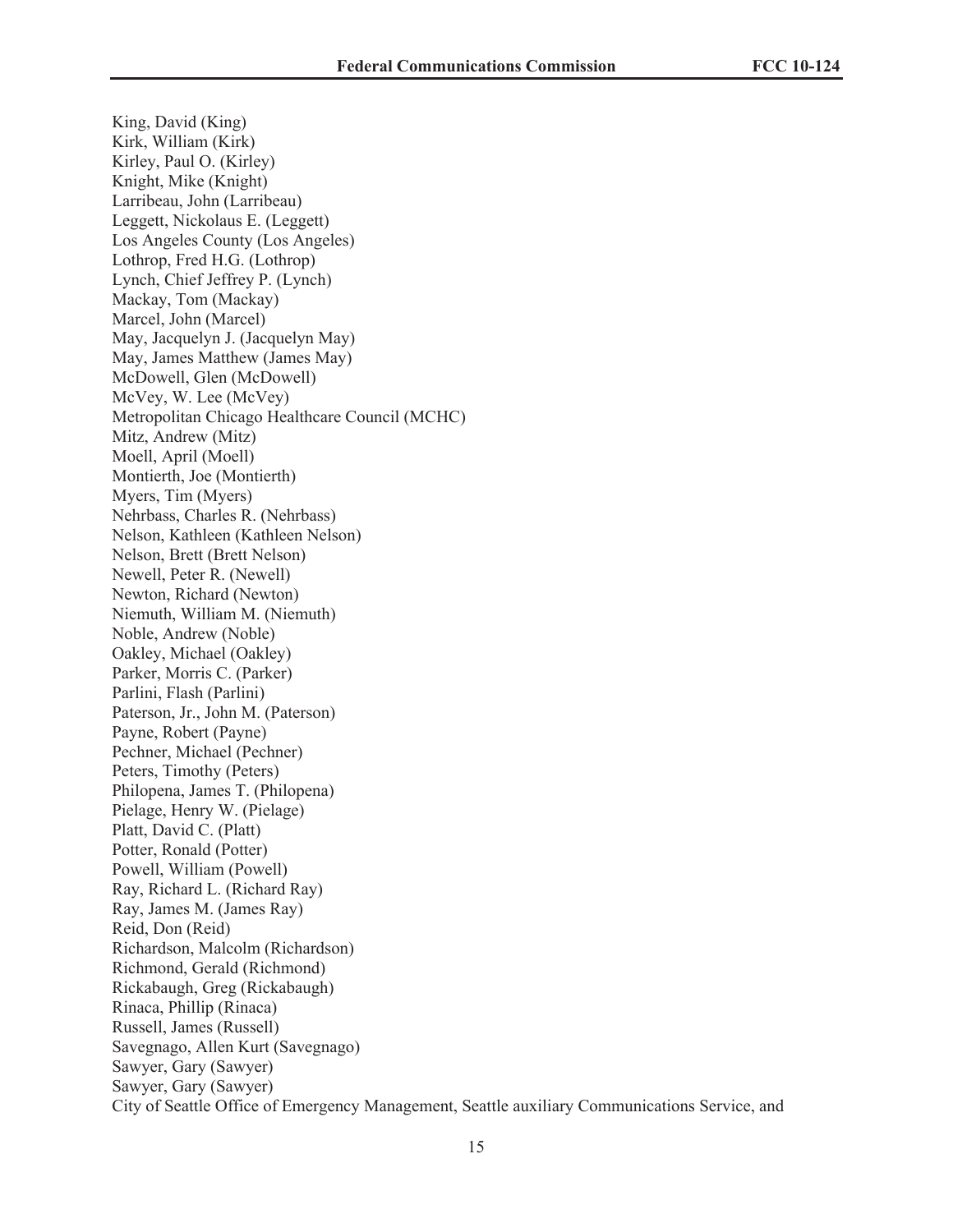Western Washington Medical Services Communications, Inc. (Seattle) Siddon, Dewayne (Siddon) Silicon Valley Regional Interoperability Project (SVRIP) Simonowits, Gerald (Simonowits) Simpson, Monte L. (Simpson) Slattery, Timothy (Slattery) Slye, Jr., William R. (Slye) Snyder, Capt. Steve R. (Snyder) Somers, Sarah (Somers) Soptich, Lee (Soptich) Squires, Caleb (Squires) Stanford, Henry King (Stanford) Stanley, John (Stanley) Staples, Alan (Staples) Stewart, Sr., William W. (William Stewart) Stewart, Terry W. (Stewart) Sweetman, Steve (Terry Sweetman) Swift, John C. (Swift) The Boeing Company (Boeing) Thomas, Glenn (Thomas) Timmerman, Benjamin R. (Timmerman) Tortorella, Michael (Tortorella) Traynor, Stephen (Traynor) Turney, Bill (Turney) Uhlir, Charles (Uhlir) Vandermark, Christopher (Vandermark) VandeWettering, Mark (VandeWettering) VanWambeck, Stephen (VanWambeck) Vordenbaum, Marilyn (Vordenbaum) Wade, Martin D. (Wade) Wade, Martin D. (Wade) Wagoner, Bradford (Bradford Wagoner) Wagoner, William L. (William Wagoner) Wagoner, Charles (Charles Wagoner) Washington State Department of Health (WADH) Wathen, James (Wathen) Watkins, John (Watkins) Welton, John (Welton) West, David (West) West, Gordon (Gordon West) Whedbee, James Edwin (Whedbee) White, Shirley (White) Williamson, Wayne Dee (Wayne Williamson) Williamson, Martha Mary (Martha Williamson) Williamson, Erik Wayne (Erik Williamson) Williamson, Dee Wayne (Williamson) Wilson, Gary (Wilson) Wintersole, Mark (Wintersole) Wireless Telecom & Public Safety (WTPS) Wisehart, Christopher (Wisehart) Witte, Robert (Witte)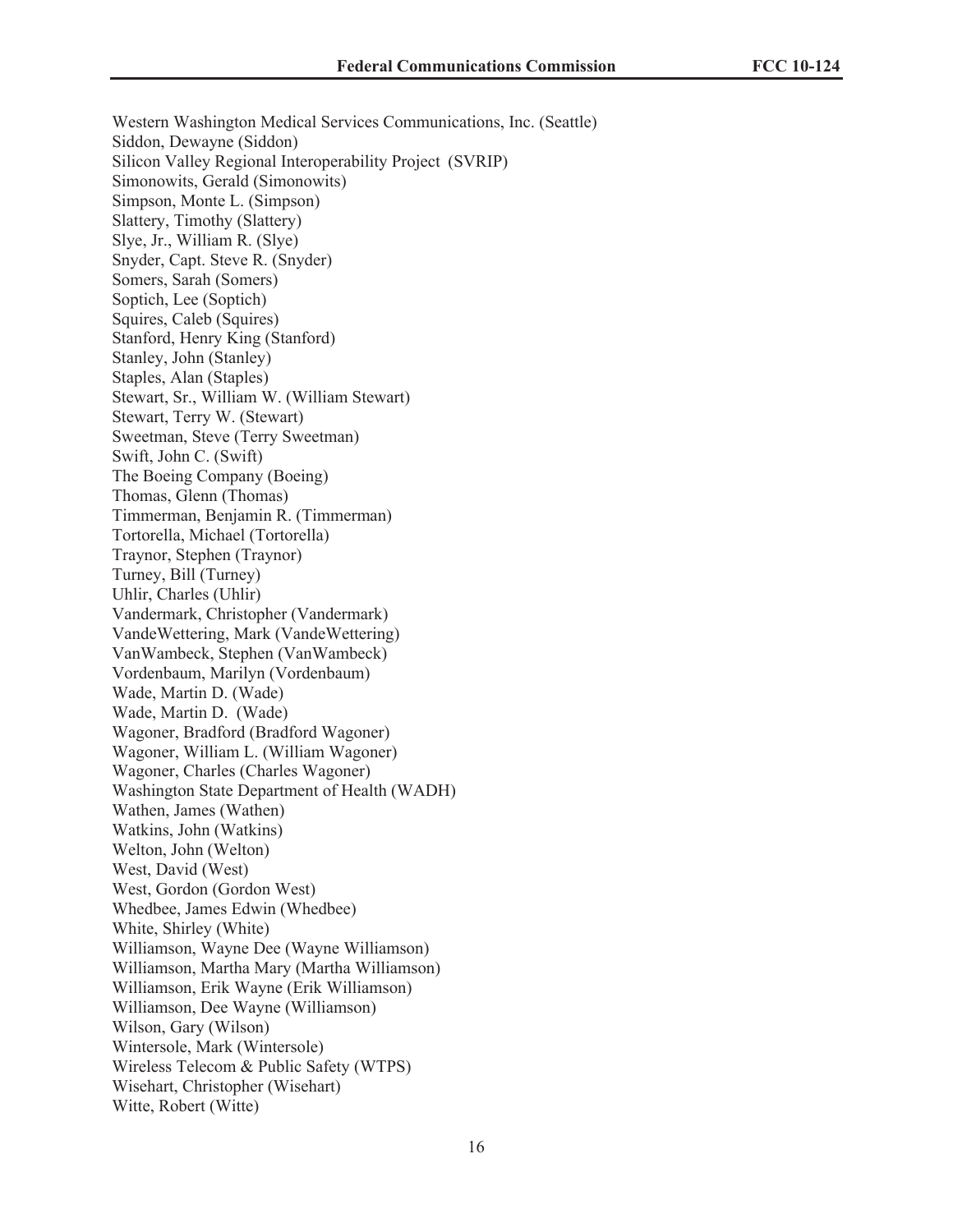Woodard, Thomas Lee (Woodard) Young, Charles (Young) Zalen, Janice (Zalen)

#### **List of Reply Commenters**

American Radio Relay League (ARRL) Association of Public Safety Communications Officials (APCO) Baremore, Kenneth R. (Baremore) Blackwell, Tom (Blackwell) The Boeing Company, (Boeing ) California Emergency Management Agency (CEMA) County of Los Angeles (Los Angeles) Crockett, John M. Jr. (Crockett) Gothard, John F. (Gothard) Guice, Bobbie (Guice) Hashiro, Ron (Hashiro) Hospital and Healthsystem Association of Pennsylvania (HAP) Houlne, William (Houlne) Intermountain Healthacare (Intermountain) Ivens, Kevin (Ivens) Jung, Clement (Jung) Kaimimoku, Cynthia (Kaimimoku) Little, Michael (Little) Mariotti, Duane (Mariotti) Masuda, Ruth (Masuda) McVey, W. Lee (McVey) Maryland Emergency Management Agency (MEMA) Metropolitan Chicago Healthcare Council (MCHC) National Public Safety Telecommunications Council (NPTC) Oakley, Micheal (Oakley) Peters, Timothy (Peters) Rinaca, Phillip (Rinaca) Sheppard, Mark (Sheppard) Traynor, Stephen (Traynor) Watson, Jr., Howard B. (Watson) Wilkerson, Jr., Johnny L. (Wilkerson) West, Karl J. (West) West, Gordon (Gordon West) Woodard, Thomas Lee (Woodard)